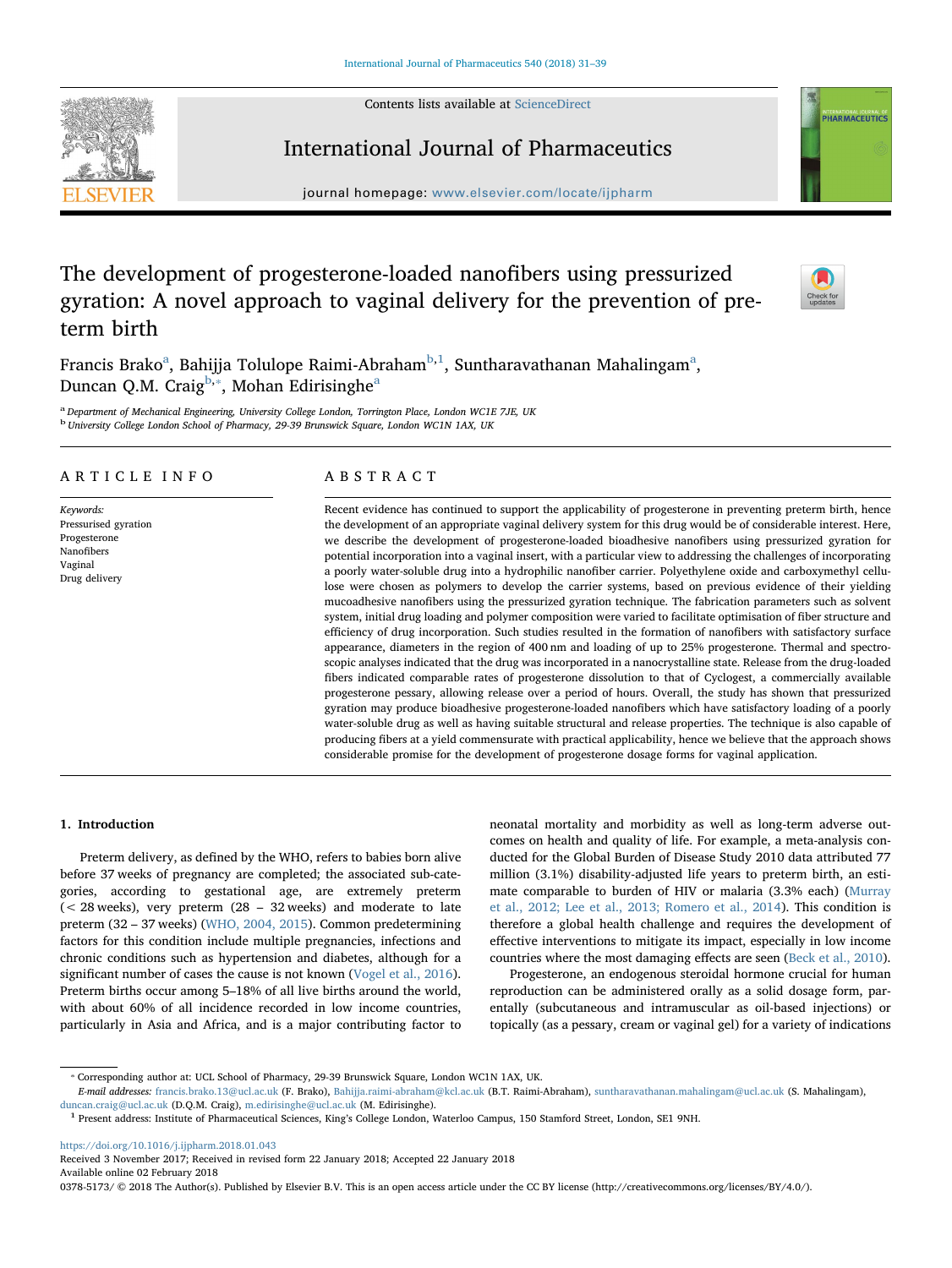(Brayfi[eld, 2017](#page-7-2)). In the 1980s and 90s, progesterone was widely used in the prevention of preterm labour until safety concerns halted its use ([Fuchs et al., 2014](#page-7-3)). Promising results from recent randomised controlled clinical trials have however, revived interest in the use of progesterone for the prevention of preterm labour. Indeed, a Cochrane Database of Systematic Review study concluded that progesterone significantly reduced the incidence of preterm labour, especially for women with history of spontaneous preterm birth [\(Dodd et al., 2008](#page-7-4)).

Given the necessity of finding new and effective means of preventing preterm labour, there is a clear need to develop a wider range of progesterone based formulations, particularly in order to overcome some of the limitations of the currently available products. In terms of vaginal delivery, existing approaches have been hindered by poor retention and intermittent leakages, often leading to reduced residence time and ultimately poor bioavailability ([Neves et al., 2014](#page-8-2)). A number of approaches have been used to deliver drugs topically to the vagina, including inserts such as vaginal rings which may overcome the issue of retention while allowing controlled release. Bioadhesive monolith systems may also be used whereby the drug is incorporated into an insert which allows prolonged contact with the vaginal mucosa [\(Neves et al.,](#page-8-2) [2014\)](#page-8-2). Medicated tampon devices have also been explored as microbicide delivery systems for prevention of HIV transmission [\(Ball et al.,](#page-7-5) [2012\)](#page-7-5) The approach described in this study is to develop a bioadhesive nanofibrous system which could be processed into suitable dosage forms (particularly, we suggest, as a medicated tampon) for vaginal drug delivery. We believe that such an approach holds several potential benefits including ease and convenience of use, prolonged retention and reduced leakage due to the bioadhesive nature of the carrier polymer and prolonged release due to gel formation of the polymer which provides a diffusion barrier to release. Such a system would potentially allow release over a period of hours which may potentially optimise the treatment regimen and allow daily use for women deemed to be at high risk of early labour.

Nanofibrous approaches are attracting increasing interest within the pharmaceutical arena, particularly as the issue of poor yield is now becoming more effectively addressed, thereby rendering large scale production feasible. Pressurised gyration (PG) is a recently developed processing method which involves simultaneous centrifugal spinning and solution blowing to produce polymeric nano- and microfibers ([Mahalingam and Edirisinghe, 2013\)](#page-7-6). The laboratory-scale PG equipment consists of a cylindrical aluminium vessel of approximately 60 mm in cross-sectional diameter and 35 mm in height, capable of rotational speed of up to 36,000 rpm. The fibers are rapidly extruded as a polymeric solution under conditions of high rotation and enhanced pressure via a gas input through a series of holes with diameter of 0.5 mm, resulting in rapid evaporation of the solvent and collection of the resulting nano- or microfibers on a surround plate (for more details see [Mahalingam and Edirisinghe, 2013](#page-7-6)). PG has successfully been used to manufacture nanofibers for a variety of pharmaceutical applications including the generation of amorphous drug dispersions [\(Raimi-](#page-8-3)[Abraham et al., 2014](#page-8-3)) and microbubbles [\(Mahalingam et al., 2014](#page-7-7)).

PG represents a promising development for large scale production; while electrospinning remains the most widespread method of producing fibers (Eatemadi [et al., 2016\)](#page-7-8), the limitations of scale-up have restricted the use of this approach within the pharmaceutical arena. PG has advantages of simplicity, low cost, high yield and versatility, having already been used for the production of a range of materials from ceramics [\(Mahalingam et al., 2015\)](#page-7-9) to shape memory 3D mats ([Wu](#page-8-4) [et al., 2017](#page-8-4)). Here we further develop the technique for pharmaceutical applications, with a particularly view to addressing the persistent question of how hydrophobic drugs may be incorporated into hydrophilic polymers. In our previous work, we demonstrated the possibility of generating nanofibers with suitable mucoadhesive properties from a range of polymers using PG ([Brako et al., 2015](#page-7-10)). These included bioadhesive polysaccharides (sodium alginate) and synthetic or semisynthetic polymers (polyacrylic acid and carboxymethyl cellulose

(CMC)), using a spinning agent polyethylene oxide (PEO) to elicit sufficient chain entanglement in the liquid state so as to ultimately allow for fiber formation. The study discussed here takes the work described above into the arena of drug-loaded systems in that it explores the possibility of incorporating progesterone into nanofibers as a potential precursor for a bioadhesive vaginal drug delivery system. More specifically, the aim of the study was to explore the manufacturing conditions (solvent choice, material composition and drug loading) for the production of drug-loaded PEO fibers so as to develop an optimised prototype for bioadhesive delivery, with associated inherent advantages of high surface area for both adhesion and release. PEO and CMC blend yielded fibers with optimal prospects for mucoadhesion and was therefore chosen for drug loading and compared with PEO in this study. Given the hydrophobicity of progesterone, a particular challenge and objective was to examine the incorporation of the drug into the water-miscible polymeric carrier systems. However, if it were possible to successfully incorporate the drug into such polymers the possibility of then using the product as the basis for a delivery system then becomes feasible. Our aim was therefore to examine the manufacture, drug incorporation, characterization and release characteristics of progesterone-loaded nanofibers using a blend of bioadhesive polymers.

### 2. Materials and methods

### 2.1. Materials

Sodium carboxymethylcellulose (CMC) (Mw  $\sim 250,000 \text{ g mol}^{-1}$ ), poly (ethylene oxide) (PEO) (Mw ∼ 200,000 g mol-1), progesterone (Mw ~ 314 g mol<sup>-1</sup>, aqueous solubility: 8.81 mg/L (at 25 °C), log P: 3.87) and ethanol were obtained from Sigma-Aldrich UK. All were used without further purification. Purified distilled water and ethanol mixtures (as specified) were used as solvents throughout the study. Simulated vaginal fluid ( $pH = 4.7$ ), prepared according to a formula developed by [Owen and Katz \(1999\)](#page-8-5); contained sodium chloride (3.51 g/L), potassium hydroxide (1.40 g/L), calcium hydroxide  $(0.222 g/L)$  and bovine serum albumin (BSA)  $(0.018 g/L)$ . Other components were acetic acid (1.00 g/L), lactic acid (2.00 g/L), glucose  $(5.0 g/L)$ , urea  $(0.4 g/L)$ , glycerol  $(0.16 g/L)$  and porcine mucin type II (1.5% w/v). All of these were also obtained from Sigma-Aldrich. Cellulose acetate membranes of pore size 0.2 µm were used for permeation studies; these were obtained from Sartorius, Gottingen, Germany. Progesterone released from fibers were compared to Cyclogest® 200 mg, a vaginal pessary formulation (weighing 1.825 g) obtained from Actavis, Barnstaple, UK.

### 2.2. Methods

### 2.2.1. Preparation and characterisation of polymer solutions

Uniform mixtures of PEO, blends with CMC and progesterone were obtained by continuous magnetic stirring followed by sonication for 10 min using a Branson Sonifier 250 (Danbury, Connecticut, USA). Specifically, water and ethanol (equal part mixture) was added to premixed powders of progesterone and polymers in quantities shown in [Table 2.](#page-2-0) The viscosities of the resulting polymer-drug solutions were measured using Brookfield DV-111 rotational viscometer (Harlow, UK) with spindle size 18 at a shear stress of 3.5 Pa. Surface tension was measured using Kruss K9 tensiometer (Hamburg, Germany). All experiments were conducted at 25 °C and five separate measurements were taken and their means calculated. Equipment were calibrated prior to measurements. The viscometer was calibrated automatically by running a complete cycle without the spindle in place while the tensiometer was calibrated by taking the surface tension of distilled water at room temperature, comparing with literature values and adjusting accordingly.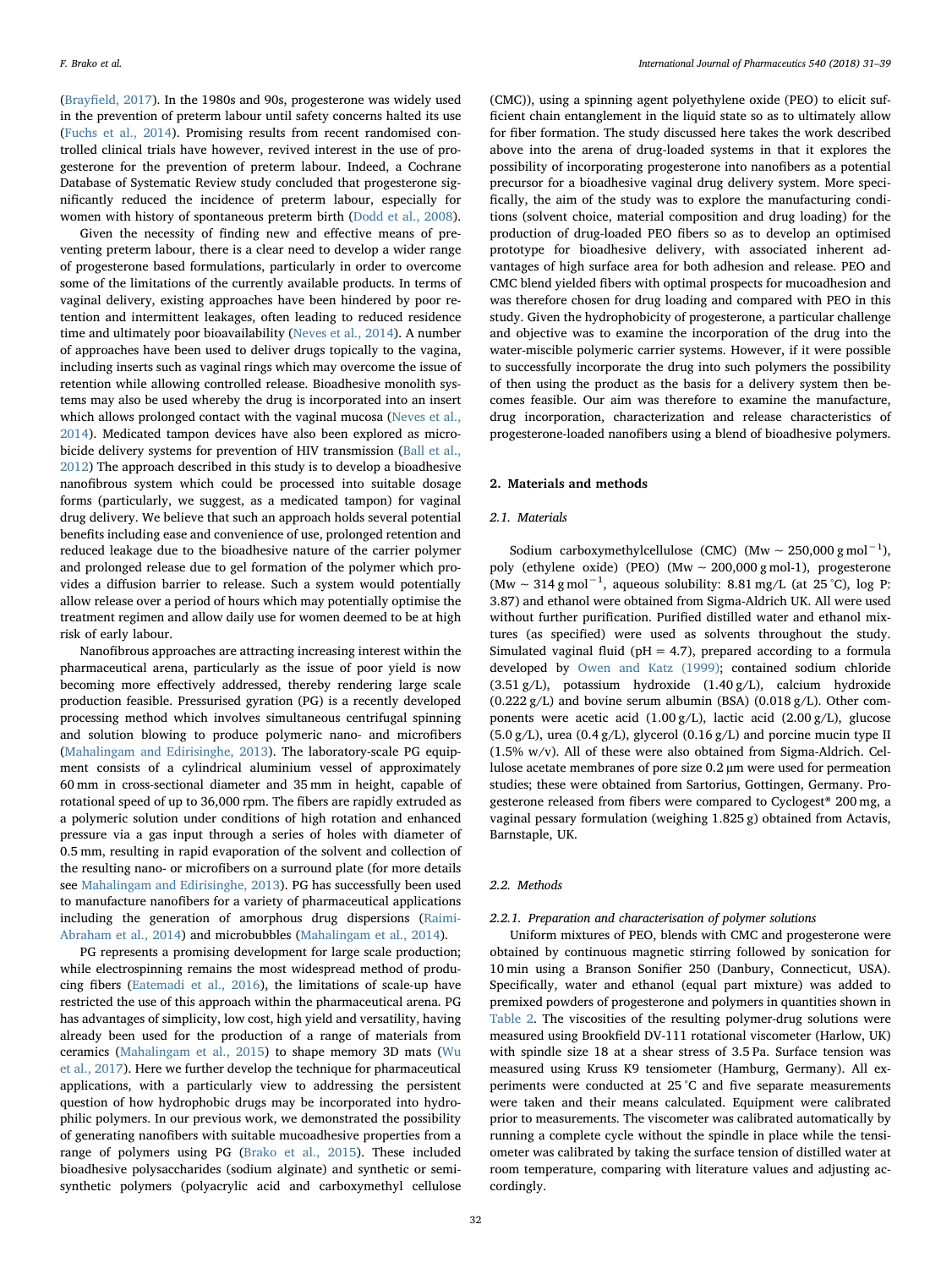### <span id="page-2-1"></span>Table 1

Percentage drug loading in fibers produced using water and ethanol mixtures in different ratios, 15% w/w PEO and 1% w/w progesterone. Drug content refers to loading in fibers following production.

| Sample       | Solvent system (% w/w)Ethanol Water |    | Drug content $(\% w/w)$ |
|--------------|-------------------------------------|----|-------------------------|
|              | 10                                  | 90 | 0.5                     |
| $\mathbf{2}$ | 20                                  | 80 | 2.0                     |
| 3            | 30                                  | 70 | 3.0                     |
| 4            | 40                                  | 60 | 4.5                     |
| 5            | 50                                  | 50 | 7.7                     |
|              |                                     |    |                         |

### 2.2.2. Fiber preparation and characterisation

Fibers were produced by pressurised gyration at ambient temperature (25 °C) using a method described previously ([Mahalingam and](#page-7-6) [Edirisinghe, 2013](#page-7-6)). Briefly, 3 ml of drug-polymer mixture prepared using 1:1 mixture of water and ethanol (selected based on data shown in [Table 1\)](#page-2-1) was placed in the aluminium vessel and spun at a rotational speed of 24,000 rpm and a working pressure of 0.15 MPa to produce progesterone-loaded fibers. The morphology and size of fibers were studied using scanning electron microscopy, while their material compositions were analysed using thermal and spectroscopic techniques. Details of various techniques used in further characterisation studies are described below.

### 2.2.3. Drug loading

The progesterone content within the fibers generated was determined following the standard assay procedure of dissolution in ethanol for detection by UV at 241 nm ([NCBI, 2004\)](#page-8-6). UV analysis was chosen as PEO has no active UV chromophores and hence minimal interference with assay of progesterone was anticipated. 1 mg of fibers were dissolved in 10 ml of absolute ethanol in a volumetric flask. The flask was swirled gently over a period of 24 h to ensure complete removal of progesterone from fibers into the ethanol. 3 ml of resultant solution was drawn and analysed spectrophotometrically at 241 nm using a Jenway 6305 UV/Visible spectrophotometer (Bibby Scientific, Staffordshire, UK). The% loading was calculated by expressing the drug content in a given weight of fiber as a percentage.

### 2.2.4. Hot stage microscopy

Hot-Stage Microscopy (HSM) studies were conducted on a Leica DM 2700 M microscope (Leica Microsystems, Wetzlar, Germany) fitted with Infinity 2 digital camera (Lumenera Corporation, Ottawa, Canada). The unit was used to visually observe the melting of fibers on a FP5/FP52 heating stage unit controlled by FP90 central processor unit, both from Mettler-Toledo Ltd, Leicester, UK. Fibers containing progesterone were heated from 50 to 130 °C at a rate of 2 °C/min while unloaded PEO fibers were heated from 50 to 70 °C at the same rate.

### 2.2.5. Attenuated total reflection Fourier transform infrared spectroscopy (ATR-FTIR)

The chemical composition of the fibers was investigated using Attenuated Total Reflection Fourier Transform Infrared spectroscopy

(ATR–FTIR) measurements (Bruker Vertex 90 spectrometer), and spectrographs were interpreted using OPUS Viewer version 6.5 software. Each sample had 32 scans at a resolution of  $4 \text{ cm}^{-1}$ . The same parameters were used for background scans before each sample was analysed. The CMC spectra partially overlapped with the PEO and progesterone and is present as a minority component in the fibers, thereby considerably complicating analysis; consequently, the results presented here are for PEO and the active only.

### 2.2.6. X-ray powder diffraction

Structure and crystalline forms of the content of fibers were studied using D/Max-BR diffractometer (RigaKu, Tokyo, Japan) with Cu Kα radiation. Analyses were conducted at 40 mV and 30 mA over 2θ range of 5–60° at a rate of 2°/min. Data obtained were converted to diffractograms and evaluated using OriginPro 7.0 software (OriginLab Corporation, MA, USA).

### 2.2.7. Release studies

In vitro drug release studies were carried out using Franz diffusion cells with cellulose acetate membranes of pore size 0.2 µm previously immersed in simulated vaginal fluid (SVF) for 30 min. The basis for selecting this approach to the study of release is the high correlation that exists between drug permeation through a 0.2 µm acetate membrane and the mucosal membrane, demonstrated in a study investigating the use of artificial membranes as a rapid screening alternative to natural mucosa ([Khdair et al., 2013\)](#page-7-11). The membrane was mounted onto the diffusion cell with the help of a pair of tweezers after 3 ml of phosphate-buffered saline (PBS, pH 7.4) and a magnetic stirrer was placed in the receptor chamber to ensure adequate mixing of progesterone transported through the membrane into the buffer solution in the accepting chamber. Systems containing 25 mg of progesterone in 1 ml of SVF were placed in the donor chamber. The apparatus was kept at a constant temperature of 37 °C. The amount of drug released through the membrane at various predetermined time points were determined after drawing 1 ml aliquots from the receptor chamber and quantified using UV spectroscopy. Sample volumes were replaced with fresh PBS solution. The possibility of membrane deterioration and pore plugging after an extended period of use [\(Gekas and Hallström,](#page-7-12) [1990\)](#page-7-12) was anticipated and hence measurements were performed over a period under 4 h to minimise the chances of this eventuality occurring. Results were compared to those obtained by replacing fibers with a sample of the progesterone pessary (Cyclogest) containing an equivalent amount of drug (25 mg); the temperature of the analysis allowed spreading of the material on the membrane.

### 3. Results and discussion

### 3.1. Processing and characterisation of progesterone-loaded nanofibers

Fiber formation by the PG process is generally influenced by a number of factors including solution properties (e.g. viscosity and surface), processing parameters (i.e. working pressure and rotational speed) and environmental parameters (i.e. temperature and humidity)

### <span id="page-2-0"></span>Table 2

Viscosity and surface tension of drug-polymer mixtures used in generating fibers.

| Fiber composition (wt.%)   |              |              | Viscosity (mPa s) $\pm$ SD                                     | Surface tension (mNm $^{-1}$ ) $\pm$ SD                              |
|----------------------------|--------------|--------------|----------------------------------------------------------------|----------------------------------------------------------------------|
| Polymer                    |              | Drug         |                                                                |                                                                      |
| PEO                        | CMC          | Progesterone |                                                                |                                                                      |
| 15<br>13.75<br>15<br>13.75 | 1.25<br>1.25 | 5            | $4065 \pm 3$<br>$5284 \pm 9$<br>$7593 \pm 13$<br>$8220 \pm 30$ | $47.8 \pm 0.2$<br>$53.5 \pm 0.5$<br>$54.0 \pm 0.2$<br>$55.7 \pm 0.4$ |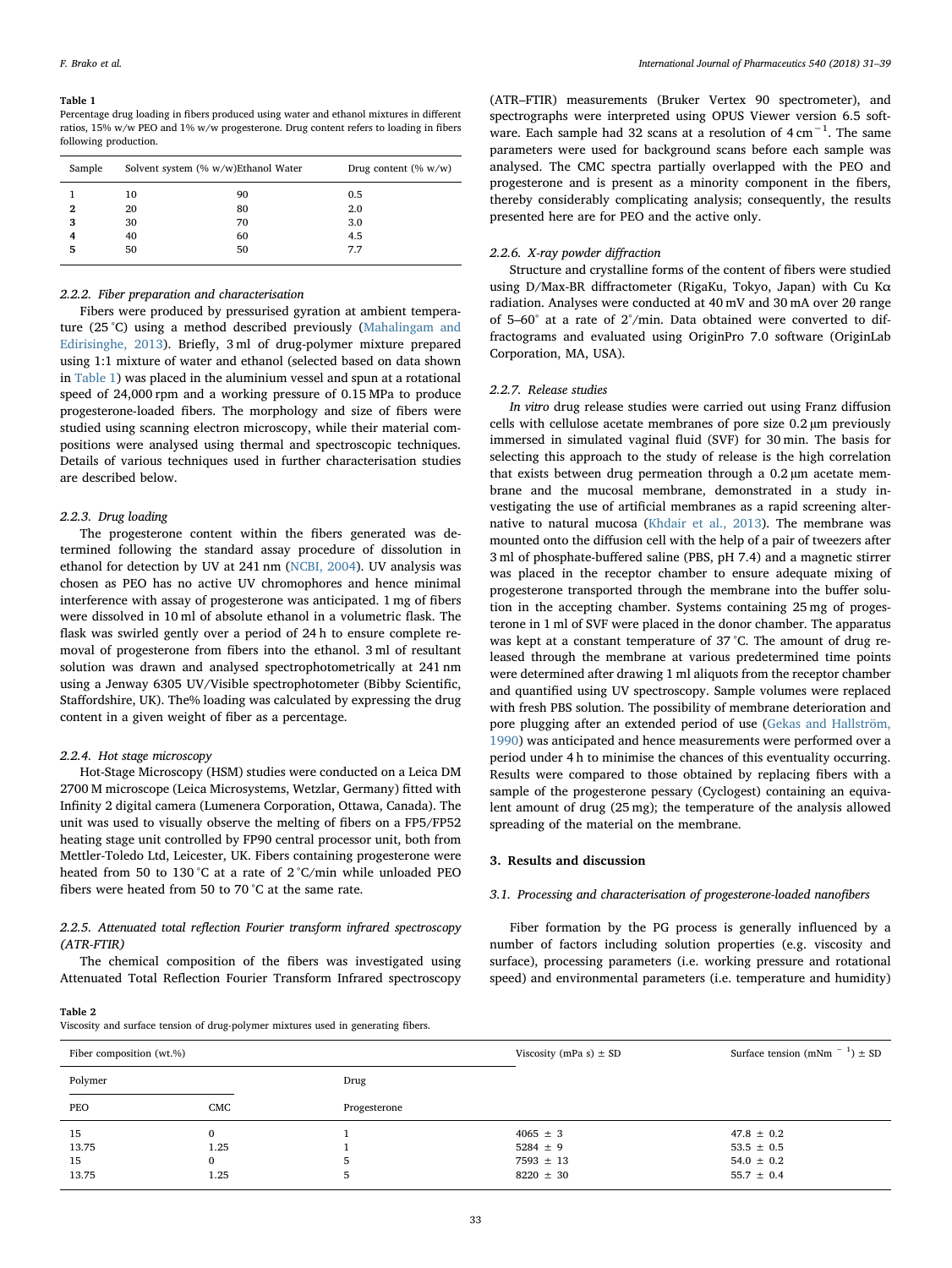([Mahalingam and Edirisinghe, 2013\)](#page-7-6). In this study, production conditions such as solvent choice, polymeric materials used (single or blend of polymers) and drug loading were investigated to determine their influence on fiber outcome and drug encapsulation.

### 3.1.1. Choice of solvent system

As PG is a solvent-based method for manufacturing nanofibers, solvent choice is a key parameter for consideration. Progesterone is soluble in ethanol (up to 100 mg/ml) and virtually insoluble in water  $(< 1 \,\text{mg/ml}$  at 19 °C) while PEO and CMC are poorly soluble in ethanol but soluble in water. Solvent systems with varying proportions of ethanol and water were therefore investigated to select the type with highest possible drug loading while also producing satisfactory fibers. Specifically, solvent systems of ethanol and water containing 10, 20, 30, 40, and 50% of ethanol were used to prepare solutions containing a standard PEO and drug composition (15% w/w PEO and 1% w/w progesterone) from which nanofibers were generated. Drug loading in the dry fibers (as opposed to the initial solutions) was assessed for each composition and is shown in [Table 1,](#page-2-1) noting that the theoretical maximum is 6.25% w/w.

As seen in [Table 1](#page-2-1), the amount of drug encapsulated in the fibers increased with ethanol content, reflecting the higher solubility of drug in such solvents; notably, the solvent system containing 50% ethanol resulted in fibers with considerably higher drug loading (the excess over maximum probably reflecting some polymer not forming fibers). Systems with more than 50% ethanol resulted in mixtures with undissolved polymer and were hence unsuitable for fiber formation. On the basis of these observations, a 1:1 mixture of water and ethanol was chosen for further investigations.

### 3.1.2. Solution properties

Various drug-polymer solutions (using 1:1 ethanol water as solvent) using either PEO only or PEO/CMC blends, with 1 or 5 wt% progesterone, were prepared and characterised prior to spinning in order to examine the influence of solution properties (viscosity and surface tension) as well as initial drug loading on the drug-loaded fiber formation. While a direct correlation between viscosity and fiber outcome has been established (high viscosity typically yielding fibers of greater diameter), surface tension typically determines the upper and lower boundaries of solution spinnability. Outside this range, fibers may be heavily beaded at high surface tension or may not form at all at the lower values [\(Mahalingam and Edirisinghe, 2013; Padron et al., 2013](#page-7-6)). In this work, all solutions were within a suitable surface tension range. A summary of the drug-polymer solutions from which fibers were generated and their properties is given in [Table 2.](#page-2-0)

Both drug and polymer constituents influenced the solution properties, with changes in viscosity considerably more marked than those in surface tension. The inclusion of CMC, primarily to improve the bioadhesive properties of fibers ([Brako et al., 2015](#page-7-10)), increased the viscosity of the systems; CMC is well known as a viscosity modifier, the extent being dependent on the degree of methyl substitution (DS) on the cellulosic backbone [\(Barba et al., 2002](#page-7-13)). More surprisingly, the increase from 1 to 5 wt% progesterone loading also had a significant effect on viscosity, with an increase > 40% noted for this parameter. Fiber images and size (diameter) distribution generated from drugpolymer solutions with 5 wt% progesterone initial loading are shown in [Fig. 1.](#page-4-0)

In our previous study ([Brako et al., 2015\)](#page-7-10), whereby fibers were produced from similar polymer composition without progesterone, the average diameters for PEO and PEO/CMC blends were 172 and 194 nm respectively. Here, the same polymer constituents yielded fibers averaging 394 and 404 nm respectively, demonstrating the influence of progesterone inclusion on fiber production by PG. This observation is also in keeping with the increase in viscosity caused by the inclusion of the drug as noted in [Table 2](#page-2-0).

### 3.1.3. Drug entrapment in PEO and PEO/CMC systems

The effects of initial drug concentration on entrapment efficiency in progesterone-loaded fibers was examined. The solvent system chosen for this study allowed initial drug loading up to 5 wt%, beyond which the system did not produce satisfactory fibers. Progesterone content in fibers produced from either 1% or 5% wt. initial drug loading was determined by UV/Vis spectroscopy as described in Section 2.2.3. The results are shown in [Fig. 2;](#page-4-1) in all cases the loading was close to the theoretical values of 6.25% and 25% w/w for the 1% and 5% w/w loading respectively. A further observation was that polymer composition did not appear to affect drug loading.

### 3.2. ATR-FTIR analysis

To further characterise the fibers and confirm drug entrapment, ATR-FTIR analyses were conducted on systems with an initial (solvent) loading of 5% progesterone and 15% PEO in order to confirm the composition of the product via characteristic functional groups. In addition, the approach is useful for identifying the possibility of drugpolymer interactions.

The ATR-FTIR spectra of PEO and progesterone is shown in [Fig. 3](#page-4-2). For the progesterone, peaks indicating carbonyl stretching bands at C<sub>3</sub> and  $C_{20}$  (characteristic of two ketone groups at  $C_3$  and  $C_{20}$  which typically distinguishes progesterone from other steroids) within the molecule can be seen at 1661 and 1693 cm−<sup>1</sup> respectively ([Benoit et al.,](#page-7-14) [1986\)](#page-7-14) The characteristic peak at 843 cm<sup>-1</sup> resulting from -CH<sub>2</sub>-CO rocking/stretching in PEO is also shown [\(Frech and Huang, 1995; Li](#page-7-15) [and Hsu, 1984](#page-7-15)). All characteristic peaks for both compounds can be seen in ATR-FTIR spectra of progesterone loaded PEO fibers ([Fig. 3](#page-4-2)). Identifying characteristic bands confirms the residual material seen beyond the melting point of PEO from the HSM as progesterone. No evidence was seen of polymer-drug interactions via shifts in characteristic peaks, nor was evidence found for amorphous drug via broadening of peaks.

### 3.3. Microscopic assessment of drug incorporation

When observed using optical microscopy, the fibers could be visualised as bundles rather than individual fibers. The crystalline properties of the drug within the polymeric carrier was investigated by examination of such fiber bundles using hot stage microscopy. PEO is a semi-crystalline polymer which has a melting temperature of ∼60 °C whilst progesterone has a melting temperature of ∼120 °C. The difference in melting points makes possible the visualisation of how various components of drug-loaded fibers will react to temperature elevation in terms of differential temperatures of melting, thereby potentially allowing visualisation of the drug crystals released from the fibers above the melting point of the latter.

Hot stage microscopy (HSM) studies were conducted on PEO and PEO-progesterone fibers to visualise any changes that occurred on heating. PEO [\(Fig. 4a](#page-5-0), stages 1–4) and progesterone loaded PEO ([Fig. 4b](#page-5-1), stages 1–4) fibers were heated from 50 to 95 °C. HSM studies confirmed that PEO fibers melted at ∼ 65 °C and completely without a trace of any other component at 95 °C (stage 4). In contrast, [Fig. 4b](#page-5-1) stage 4 (i.e. 95 °C), shows the presence of particles (or more specifically particle aggregates, as confirmed by SEM (data not shown)) which we ascribe to progesterone crystals as they are visible above the melting point of PEO. This in turn indicates that the progesterone is incorporated as crystals rather than as a molecular dispersion within the fibers. Further analysis by X-ray diffraction (Section 3.4 below) was performed to confirm the crystalline structure and composition of the fibers.

### 3.4. X-ray diffraction (XRD) studies

XRD studies were conducted on the unloaded 15% PEO and 5% w/v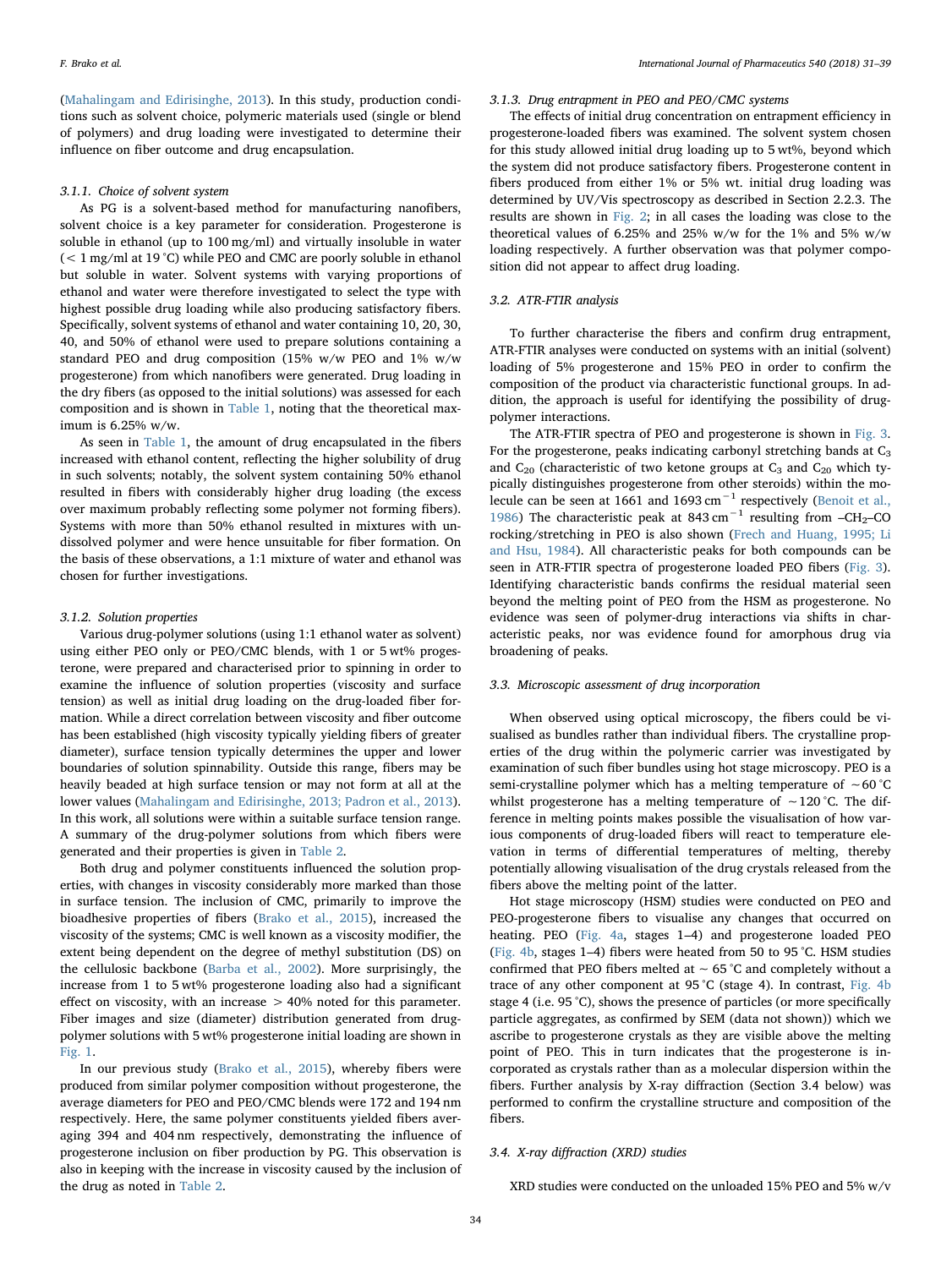<span id="page-4-0"></span>

Fig. 1. SEM images and size distribution curve for a) PEO progesterone-loaded fibers (produced from solution containing 5% wt. progesterone and 15% wt. PEO), average size 349 nm with 22% dispersity and b) PEO/CMC progesterone-loaded (produced from solution containing 5% wt. progesterone, 13.75% wt. PEO and 1.25% wt. CMC), average size 404 nm with 15% dispersity.

<span id="page-4-1"></span>Fig. 2. Comparison of progesterone content in fibers produced from 15% wt. PEO (PEO only) or 13.75% wt. PEO and 1.25% wt. CMC (PEO/CMC) and with an initial drug loading of either 1% or 5% wt. progesterone.

progesterone loaded systems (% w/w referring to initial solvent loading) to confirm the solid state of encapsulated progesterone in the PEO fibers.

Several diffraction peaks are seen in both the PEO and progesterone XRPD patterns [\(Fig. 5\)](#page-6-0). Peaks A and B at 22.4 and 18.7 2Θ degrees indicates crystallinity for PEO while peaks C and D at 12.7 and 16.9 confirms crystallinity in the progesterone powders used in this study ([Oliveira et al., 2013; Sangawar and Bhagat, 2013](#page-8-7)).

The progesterone loaded PEO fiber ([Fig. 5\)](#page-6-0) shows all the characteristic peaks (A, B, C, and D) seen in each of the pure samples indicating that the progesterone was indeed encapsulated in the PEO in crystalline form. The halo diffraction pattern seen between 10 and 40

<span id="page-4-2"></span>

Fig. 3. TR-FTIR spectra of PEO and progesterone in the 600–2600 cm−<sup>1</sup> region showing characteristic peaks and that of drug-loaded PEO (with initial solvent loading of 5% progesterone) fibers confirming the presence of encapsulated progesterone.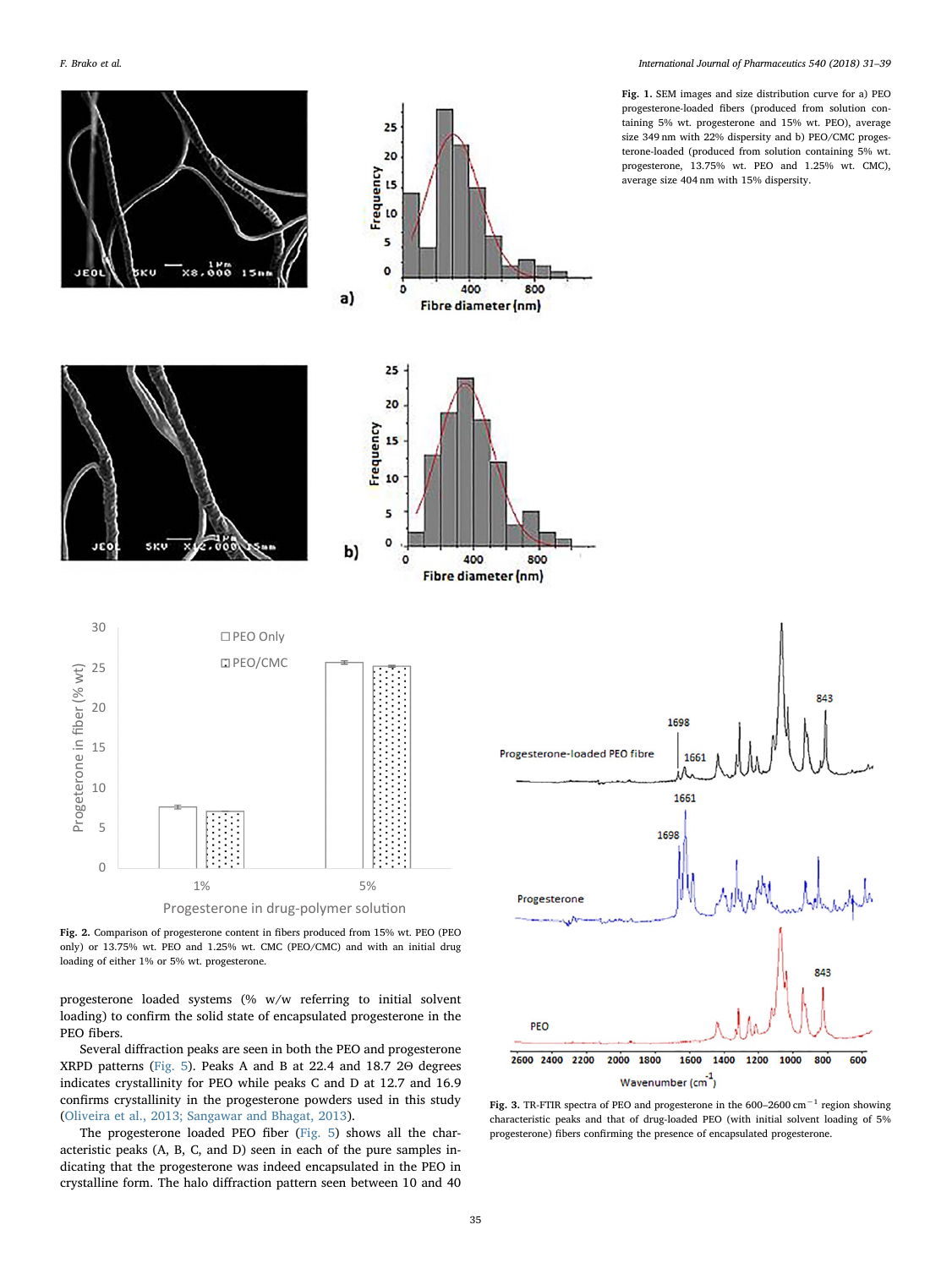<span id="page-5-0"></span>

<span id="page-5-1"></span>Fig. 4a. Melting of PEO fiber bundle without progesterone (stages 1–4 representing temperatures 50 °C, 61 °C, 64 °C and 95 °C) visualised by hot-stage microscopy. At stage 4, the PEO fiber had melted completely.



Fig. 4b. Melting of PEO fiber (with initial solvent loading of 5% Progesterone) (stages 1-4 representing temperatures 50 °C, 61 °C, 64 °C and 95 °C) visualised by hot-stage microscopy.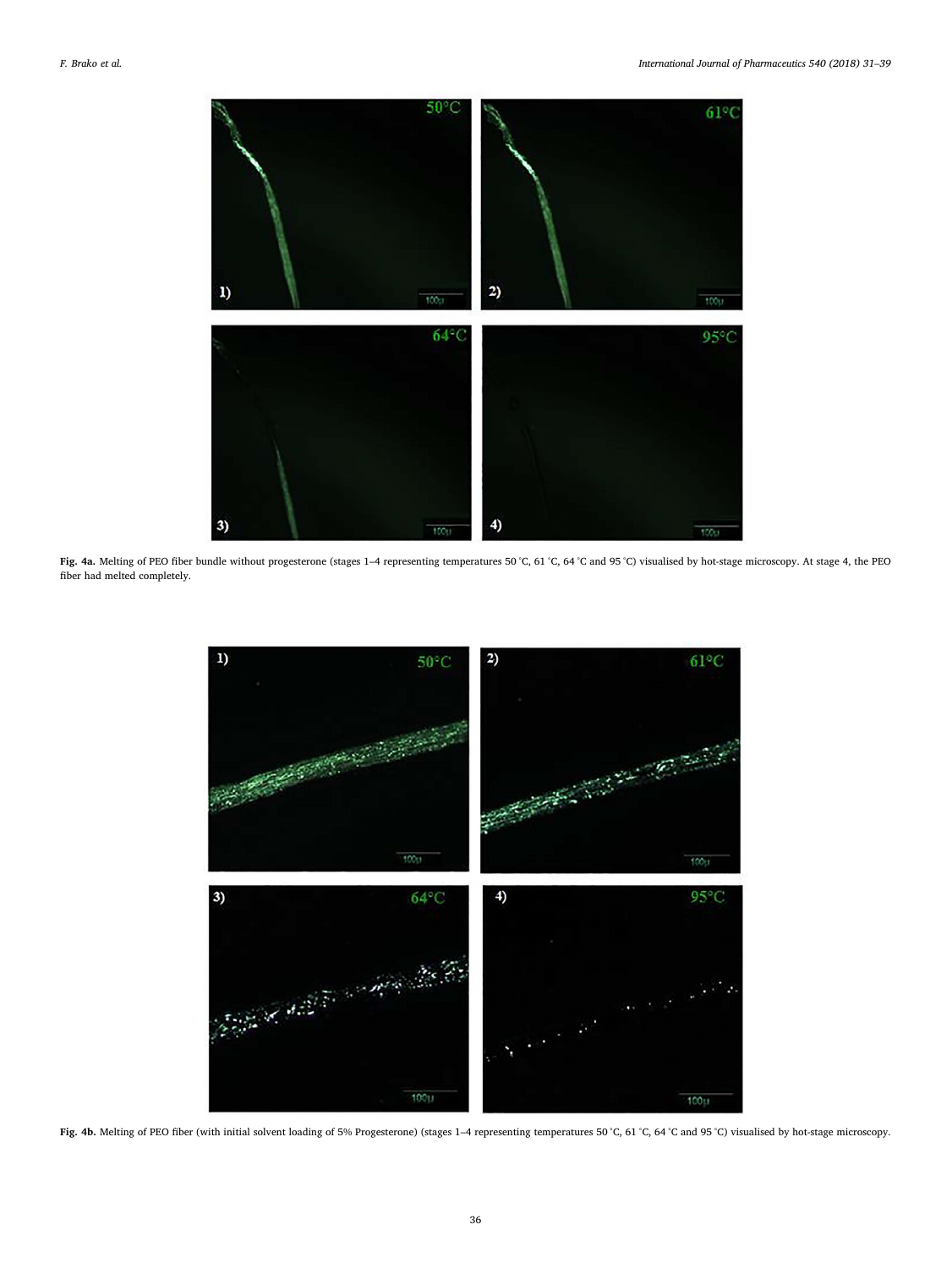<span id="page-6-0"></span>

Fig. 5. X-ray diffractograms comparing the characteristic reflection peaks of their crystalline nature of PEO and progesterone powders to those in progesterone-loaded PEO fiber indicating the presence of crystalline drug.

<span id="page-6-1"></span>2Θ in the drug loaded fibers is characteristic of amorphous material ([Jain et al., 2008; Young, 2012\)](#page-7-16) confirming a degree of amorphous characteristics in the drug-loaded fiber, most likely associated with the polymeric carrier.

### 3.5 In-vitro drug release studies

In vitro drug release studies were conducted on progesterone loaded PEO and PEO/CMC fibers (solvent loading 5% w/v active) and compared (under the same experimental conditions) with that of Cyclogest, a commercial pessary containing progesterone. The experimental approach was designed to observe progesterone release from nanofibers across an artificial membrane mimicking the mucosal environment of the vagina, particularly to ascertain whether the fibers showed release over a period of time commensurate with that required clinically (which would be a period of hours for daily administration).

As seen in the release profiles [\(Fig. 6](#page-6-1)), the release of the drug from the fibers and the commercial pessary were comparable although the release from the fibers was somewhat more rapid. Given the high surface area and hydrophilicity of the polymer this is to be expected, although the presence of the crystalline form of the drug and the propensity for gel formation in the microenvironment surrounding the hydrated nanofibers augers well for a release rate that is sufficiently slow as to provide day-long protection for the patient. The correlation coefficients from release profiles of nanofiber systems and Cyclogest when fitted in a zero-order model were 0.955, 0.979 and 0.893 for PEO, PEO/CMC and Cyclogest formulations respectively, indicating that over the time period under study the release profiles are effectively linear. Furthermore, it was observed that the inclusion of CMC had a limited effect on drug release in that some slowing of release was observed compared to the PEO alone.

### 3.6. Overarching comments

Taken together, the data show that the fibers may both incorporate progesterone and release the drug at a rate commensurate with a commercial product. Furthermore, the ability to now manufacture nanofibers at scale presents this approach to delivery as a viable addition to the current available approaches. While fiber-based vaginal delivery systems are being explored for interventions in other therapeutic areas such as infection management ([Sharma et al., 2016](#page-8-8)) and the prevention of HIV transmission ([Ball and Woodrow, 2014; Blakney et al., 2013;](#page-7-17) [Krogstad and Woodrow, 2014\)](#page-7-17), previous work on developing progesterone delivery systems for vaginal application have not thus far utilised drug-loaded fibers. Indeed, the development of new delivery systems for progesterone has been more focused on hormone replacement therapy and contraception ([Friend, 2016\)](#page-7-18). Considering the promise of fiber-based vaginal delivery systems in other therapeutic areas, there is a compelling argument for utilising the formulation approach for this particular drug and application. Indeed, our approach does present some tangible potential advantages, notably in the ability to combine mucoadhesion with a flexible delivery system which can reshape itself



Fig. 6. Release profiles of progesterone loaded PEO and PEO/CMC fibers and Cyclogest in stimulated vaginal fluid.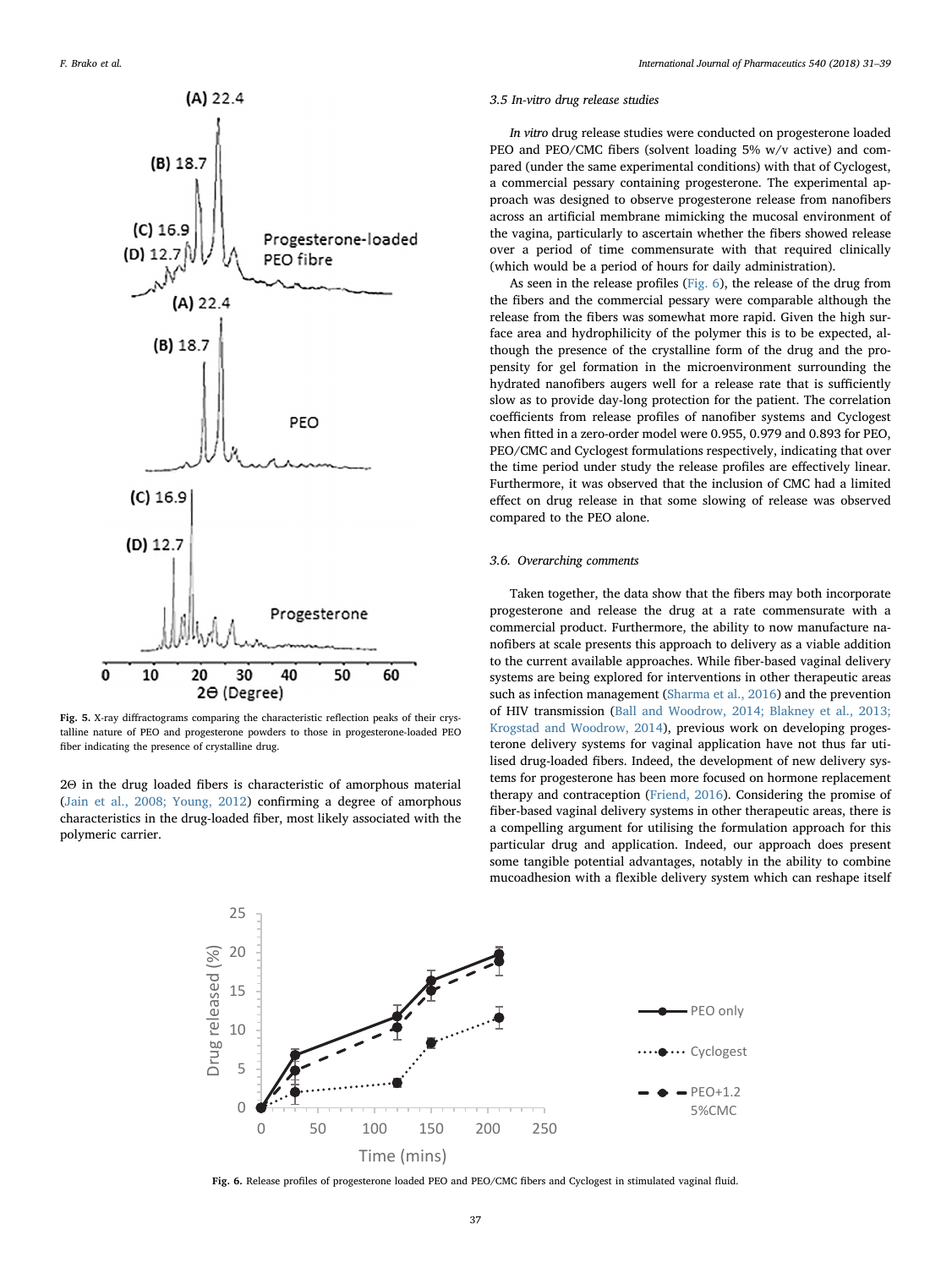to fit on to the vaginal wall while also allowing control of release via gel formation. In this particular study we have focused on the incorporation of the poorly water-soluble drug progesterone rather than the bioadhesion and swelling aspects; our previous work [\(Brako et al.,](#page-7-10) [2015\)](#page-7-10) has studied the adhesive properties of the fibers and we will shortly be reporting on a novel AFM-based technique to examine both swelling and adhesion. Here, we have demonstrated the incorporation of a relevant yet poorly water-soluble drug into hydrophilic nanofibers, the possibility of manufacture using the novel technique of pressurised gyration which indicates commercial production is feasible and finally the establishment of a release profile which is in line with a commercial formulation. Taken together, the study has shown that the nanofiber approach to vaginal delivery is a feasible methodology from a manufacturing viewpoint. Issues such as irritation and cytotoxicity would obviously need to be considered, although materials used for the manufacture of the fibers are widely used as food and pharmaceutical excipients as they are confirmed to be non-toxic and non-irritant ([Rowe](#page-8-9) [et al., 2006\)](#page-8-9). Indeed, PEO and CMC are currently in use as excipients for vaginal formulations or on their own, for instance in managing vaginal dryness [\(das Neves and Bahia, 2006](#page-7-19)). We therefore suggest that fiber –based approaches to vaginal delivery have considerable potential, both therapeutically and commercially and, while the focus in the present case is pre-term birth, the possibilities for a range of conditions such as infection and inflammation is clear.

### 4. Conclusion

The poorly water-soluble drug progesterone has been successfully loaded in nanofibers generated by pressurised gyration. A solvent system composed of ethanol and water in equal parts enabled the formation of a drug-polymer solutions from which fibers were formed. Fibers produced had diameters from 40 to 1000 nm with average diameter dependent on amounts of polymer and progesterone therein. By varying production condition such as solvent system and initial drug loading, up to 25% wt. drug loading was achieved. Drug entrapment efficiency across batches with different polymer compositions were similar, though decreased in batches with higher amount of initial drug loading. Thermal and spectroscopic analyses confirmed that some of the entrapped remained in the crystalline state. The drug-loaded fibers showed more uniform release of higher amount of progesterone when compared to release Cyclogest, but nevertheless indicated release over a period of several hours. These drug-loaded fibers have demonstrated potential for efficient drug loading and prospects of optimal release kinetics. In addition, their surface properties and mucoadhesive prospects could be explored further for both prolonged localisation against the mucosal membrane and, potentially, enhanced trans-mucosal delivery aided by adhesion. The progesterone-loaded fibers produced and analysed have therefore proved to be promising materials for the delivery of progesterone to the vaginal mucosal membrane.

### Acknowledgements

FB wishes to thank the Health Access Network, Ghana and University College London for funding his doctoral research work. BR-A and SM are funded by Engineering & Physical Sciences Research Council (UK) Grant EP/L023059/1. We thank them for funding pressurised gyration research at University College London. The authors would also like to thank Professor Peter Brocklehurst (UCL, Institute for Women's Health).

### Appendix A. Supplementary data

Supplementary data associated with this article can be found, in the online version, at <http://dx.doi.org/10.1016/j.ijpharm.2018.01.043>.

### References

- <span id="page-7-5"></span>[Ball, C., Krogstad, E., Chaowanachan, T., Woodrow, K.A., 2012. Drug-eluting](http://refhub.elsevier.com/S0378-5173(18)30062-0/h0005) fibers for [hiv-1 inhibition and contraception. PLoS One 7, e49792.](http://refhub.elsevier.com/S0378-5173(18)30062-0/h0005)
- <span id="page-7-17"></span>[Ball, C., Woodrow, K.A., 2014. Electrospun solid dispersions of maraviroc for rapid in](http://refhub.elsevier.com/S0378-5173(18)30062-0/h0010)[travaginal preexposure prophylaxis of hiv. Antimicrob. Agents Chemother. 58,](http://refhub.elsevier.com/S0378-5173(18)30062-0/h0010) 4855–[4865](http://refhub.elsevier.com/S0378-5173(18)30062-0/h0010).
- <span id="page-7-13"></span>[Barba, C., Montané, D., Farriol, X., Desbrières, J., Rinaudo, M., 2002. Synthesis and](http://refhub.elsevier.com/S0378-5173(18)30062-0/h0015) [characterization of carboxymethylcelluloses from non-wood pulps II. Rheological](http://refhub.elsevier.com/S0378-5173(18)30062-0/h0015) [behavior of cmc in aqueous solution. Cellulose 9, 327](http://refhub.elsevier.com/S0378-5173(18)30062-0/h0015)–335.
- <span id="page-7-1"></span>[Beck, S., Wojdyla, D., Say, L., Betran, A.P., Merialdi, M., Requejo, J.H., Rubens, C.,](http://refhub.elsevier.com/S0378-5173(18)30062-0/h0020) [Menon, R., Van Look, P.F., 2010. The worldwide incidence of preterm birth: a sys](http://refhub.elsevier.com/S0378-5173(18)30062-0/h0020)[tematic review of maternal mortality and morbidity. Bull. World Health Organ. 88,](http://refhub.elsevier.com/S0378-5173(18)30062-0/h0020) 31–[38](http://refhub.elsevier.com/S0378-5173(18)30062-0/h0020).
- <span id="page-7-14"></span>[Benoit, J., Courteille, F., Thies, C., 1986. A physicochemical study of the morphology of](http://refhub.elsevier.com/S0378-5173(18)30062-0/h0025) [progesterone-loaded poly \(d, l-lactide\) microspheres. Int. J. Pharm. 29, 95](http://refhub.elsevier.com/S0378-5173(18)30062-0/h0025)–102.
- [Blakney, A.K., Ball, C., Krogstad, E.A., Woodrow, K.A., 2013. Electrospun](http://refhub.elsevier.com/S0378-5173(18)30062-0/h0030) fibers for va[ginal anti-hiv drug delivery. Antiviral Res. 100, S9](http://refhub.elsevier.com/S0378-5173(18)30062-0/h0030)–S16.
- <span id="page-7-10"></span>[Brako, F., Raimi-Abraham, B., Mahalingam, S., Craig, D.Q., Edirisinghe, M., 2015. Making](http://refhub.elsevier.com/S0378-5173(18)30062-0/h0035) nanofi[bers of mucoadhesive polymer blends for vaginal therapies. Eur. Polym. J. 70,](http://refhub.elsevier.com/S0378-5173(18)30062-0/h0035) 186–[196](http://refhub.elsevier.com/S0378-5173(18)30062-0/h0035).
- <span id="page-7-2"></span>Brayfield, A. (ed.) 2017, Martindale: The complete drug reference. [Online] London: Pharmaceutical Press < [https://www.medicinescomplete.com/mc/martindale/](https://www.medicinescomplete.com/mc/martindale/current/9098-x.htm) [current/9098-x.htm](https://www.medicinescomplete.com/mc/martindale/current/9098-x.htm) > (accessed on 11/01/2018).
- <span id="page-7-19"></span>[Das Neves, J., Bahia, M.F., 2006. Gels as vaginal drug delivery systems. Int. J. Pharm.](http://refhub.elsevier.com/S0378-5173(18)30062-0/h0045) [318, 1](http://refhub.elsevier.com/S0378-5173(18)30062-0/h0045)–14.
- <span id="page-7-4"></span>[Dodd, J.M., Flenady, V.J., Cincotta, R., Crowther, C.A., 2008. Progesterone for the pre](http://refhub.elsevier.com/S0378-5173(18)30062-0/h0050)[vention of preterm birth: a systematic review. Obstet. Gynecol. 112, 127](http://refhub.elsevier.com/S0378-5173(18)30062-0/h0050)–134.
- <span id="page-7-8"></span>[Eatemadi, A., Daraee, H., Zarghami, N., Melat Yar, H., Akbarzadeh, A., 2016. Nano](http://refhub.elsevier.com/S0378-5173(18)30062-0/h0055)fiber: [synthesis and biomedical applications. Artif. Cells Nanomed. Biotechnol. 44,](http://refhub.elsevier.com/S0378-5173(18)30062-0/h0055) 111–[121](http://refhub.elsevier.com/S0378-5173(18)30062-0/h0055).
- <span id="page-7-15"></span>[Frech, R., Huang, W., 1995. Conformational changes in diethylene glycol dimethyl ether](http://refhub.elsevier.com/S0378-5173(18)30062-0/h0060) [and poly \(ethylene oxide\) induced by lithium ion complexation. Macromolecules 28,](http://refhub.elsevier.com/S0378-5173(18)30062-0/h0060) 1246–[1251](http://refhub.elsevier.com/S0378-5173(18)30062-0/h0060).
- <span id="page-7-18"></span>[Friend, D.R., 2016. Development of controlled release systems over the past 50years in](http://refhub.elsevier.com/S0378-5173(18)30062-0/h0065) [the area of contraception. J. Control. Release 240, 235](http://refhub.elsevier.com/S0378-5173(18)30062-0/h0065)–241.
- <span id="page-7-3"></span>[Fuchs, F., Audibert, F., Senat, M.-V., 2014. Progesterone and preterm delivery: back to the](http://refhub.elsevier.com/S0378-5173(18)30062-0/h0070) [future? Gynecol. Obstet. Fertil. 42, 112](http://refhub.elsevier.com/S0378-5173(18)30062-0/h0070)–122.
- <span id="page-7-12"></span>[Gekas, V., Hallström, B., 1990. Proceedings of the symposium on membrane technolo](http://refhub.elsevier.com/S0378-5173(18)30062-0/h0075)gymicrofiltration membranes, cross-fl[ow transport mechanisms and fouling studies.](http://refhub.elsevier.com/S0378-5173(18)30062-0/h0075) [Desalination 77, 195](http://refhub.elsevier.com/S0378-5173(18)30062-0/h0075)–218.
- <span id="page-7-16"></span>[Jain, S., Jain, A., Gupta, Y., Kharya, A., 2008. Design and development of a mucoadhesive](http://refhub.elsevier.com/S0378-5173(18)30062-0/h0080) buccal fi[lm bearing progesterone. Pharmazie 63, 129](http://refhub.elsevier.com/S0378-5173(18)30062-0/h0080)–135.
- <span id="page-7-11"></span>[Khdair, A., Hamad, I., Al-Hussaini, M., Albayati, D., Alkhatib, H., Alkhalidi, B., 2013. In](http://refhub.elsevier.com/S0378-5173(18)30062-0/h0085) vitro artifi[cial membrane-natural mucosa correlation of carvedilol buccal delivery. J.](http://refhub.elsevier.com/S0378-5173(18)30062-0/h0085) [Drug Deliv. Sci. Technol. 23, 603](http://refhub.elsevier.com/S0378-5173(18)30062-0/h0085)–609.
- [Krogstad, E.A., Woodrow, K.A., 2014. Manufacturing scale-up of electrospun poly \(vinyl](http://refhub.elsevier.com/S0378-5173(18)30062-0/h0090) alcohol) fi[bers containing tenofovir for vaginal drug delivery. Int. J. Pharm. 475,](http://refhub.elsevier.com/S0378-5173(18)30062-0/h0090) 282–[291](http://refhub.elsevier.com/S0378-5173(18)30062-0/h0090).
- [Lee, A.C.C., et al., 2013. National and regional estimates of term and preterm babies born](http://refhub.elsevier.com/S0378-5173(18)30062-0/h0095) [small for gestational age in 138 low-income and middle-income countries in 2010.](http://refhub.elsevier.com/S0378-5173(18)30062-0/h0095) [Lancet Glob Health 1, e26](http://refhub.elsevier.com/S0378-5173(18)30062-0/h0095)–e36.
- [Li, X., Hsu, S., 1984. An analysis of the crystallization behavior of poly \(ethylene oxide\)/](http://refhub.elsevier.com/S0378-5173(18)30062-0/h0100) [poly \(methyl methacrylate\) blends by spectroscopic and calorimetric techniques. J.](http://refhub.elsevier.com/S0378-5173(18)30062-0/h0100) [Polym. Sci. Part B: Polym. Phys. 22, 1331](http://refhub.elsevier.com/S0378-5173(18)30062-0/h0100)–1342.
- <span id="page-7-6"></span>[Mahalingam, S., Edirisinghe, M., 2013. Forming of polymer nano](http://refhub.elsevier.com/S0378-5173(18)30062-0/h0105)fibers by a pressurised [gyration process. Macromol. Rapid Commun. 34, 1134](http://refhub.elsevier.com/S0378-5173(18)30062-0/h0105)–1139.
- <span id="page-7-9"></span>[Mahalingam, S., Pierin, G., Colombo, P., Edirisinghe, M., 2015. Facile one-pot formation](http://refhub.elsevier.com/S0378-5173(18)30062-0/h0110) of ceramic fi[bers from preceramic polymers by pressurised gyration. Ceram. Int. 41,](http://refhub.elsevier.com/S0378-5173(18)30062-0/h0110) 6067–[6073](http://refhub.elsevier.com/S0378-5173(18)30062-0/h0110).
- <span id="page-7-7"></span>[Mahalingam, S., Raimi-Abraham, B.T., Craig, D.Q., Edirisinghe, M., 2014. Formation of](http://refhub.elsevier.com/S0378-5173(18)30062-0/h0115) protein and protein–[gold nanoparticle stabilized microbubbles by pressurized gyra](http://refhub.elsevier.com/S0378-5173(18)30062-0/h0115)[tion. Langmuir 31, 659](http://refhub.elsevier.com/S0378-5173(18)30062-0/h0115)–666.
- <span id="page-7-0"></span>[Murray, C.J.L., Vos, T., Lozano, R., Naghavi, M., Flaxman, A.D., Michaud, C., Ezzati, M.,](http://refhub.elsevier.com/S0378-5173(18)30062-0/h0120) [Shibuya, K., Salomon, J.A., Abdalla, S., Aboyans, V., Abraham, J., Ackerman, I.,](http://refhub.elsevier.com/S0378-5173(18)30062-0/h0120) [Aggarwal, R., Ahn, S.Y., Ali, M.K., AlMazroa, M.A., Alvarado, M., Anderson, H.R.,](http://refhub.elsevier.com/S0378-5173(18)30062-0/h0120) [Anderson, L.M., Andrews, K.G., Atkinson, C., Baddour, L.M., Bahalim, A.N., Barker-](http://refhub.elsevier.com/S0378-5173(18)30062-0/h0120)[Collo, S., Barrero, L.H., Bartels, D.H., Basáñez, M.-G., Baxter, A., Bell, M.L., Benjamin,](http://refhub.elsevier.com/S0378-5173(18)30062-0/h0120) [E.J., Bennett, D., Bernabé, E., Bhalla, K., Bhandari, B., Bikbov, B., Abdulhak, A.B.,](http://refhub.elsevier.com/S0378-5173(18)30062-0/h0120) [Birbeck, G., Black, J.A., Blencowe, H., Blore, J.D., Blyth, F., Bolliger, I., Bonaventure,](http://refhub.elsevier.com/S0378-5173(18)30062-0/h0120) [A., Boufous, S., Bourne, R., Boussinesq, M., Braithwaite, T., Brayne, C., Bridgett, L.,](http://refhub.elsevier.com/S0378-5173(18)30062-0/h0120) [Brooker, S., Brooks, P., Brugha, T.S., Bryan-Hancock, C., Bucello, C., Buchbinder, R.,](http://refhub.elsevier.com/S0378-5173(18)30062-0/h0120) [Buckle, G., Budke, C.M., Burch, M., Burney, P., Burstein, R., Calabria, B., Campbell,](http://refhub.elsevier.com/S0378-5173(18)30062-0/h0120) [B., Canter, C.E., Carabin, H., Carapetis, J., Carmona, L., Cella, C., Charlson, F., Chen,](http://refhub.elsevier.com/S0378-5173(18)30062-0/h0120) [H., Cheng, A.T.-A., Chou, D., Chugh, S.S., Co](http://refhub.elsevier.com/S0378-5173(18)30062-0/h0120)ffeng, L.E., Colan, S.D., Colquhoun, S., [Colson, K.E., Condon, J., Connor, M.D., Cooper, L.T., Corriere, M., Cortinovis, M., de](http://refhub.elsevier.com/S0378-5173(18)30062-0/h0120) [Vaccaro, K.C., Couser, W., Cowie, B.C., Criqui, M.H., Cross, M., Dabhadkar, K.C.,](http://refhub.elsevier.com/S0378-5173(18)30062-0/h0120) [Dahiya, M., Dahodwala, N., Damsere-Derry, J., Danaei, G., Davis, A., Leo, D.D.,](http://refhub.elsevier.com/S0378-5173(18)30062-0/h0120) [Degenhardt, L., Dellavalle, R., Delossantos, A., Denenberg, J., Derrett, S., Des Jarlais,](http://refhub.elsevier.com/S0378-5173(18)30062-0/h0120) [D.C., Dharmaratne, S.D., Dherani, M., Diaz-Torne, C., Dolk, H., Dorsey, E.R., Driscoll,](http://refhub.elsevier.com/S0378-5173(18)30062-0/h0120) [T., Duber, H., Ebel, B., Edmond, K., Elbaz, A., Ali, S.E., Erskine, H., Erwin, P.J.,](http://refhub.elsevier.com/S0378-5173(18)30062-0/h0120) [Espindola, P., Ewoigbokhan, S.E., Farzadfar, F., Feigin, V., Felson, D.T., Ferrari, A.,](http://refhub.elsevier.com/S0378-5173(18)30062-0/h0120) [Ferri, C.P., Fèvre, E.M., Finucane, M.M., Flaxman, S., Flood, L., Foreman, K.,](http://refhub.elsevier.com/S0378-5173(18)30062-0/h0120) [Forouzanfar, M.H., Fowkes, F.G.R., Fransen, M., Freeman, M.K., Gabbe, B.J., Gabriel,](http://refhub.elsevier.com/S0378-5173(18)30062-0/h0120) [S.E., Gakidou, E., Ganatra, H.A., Garcia, B., Gaspari, F., Gillum, R.F., Gmel, G.,](http://refhub.elsevier.com/S0378-5173(18)30062-0/h0120)